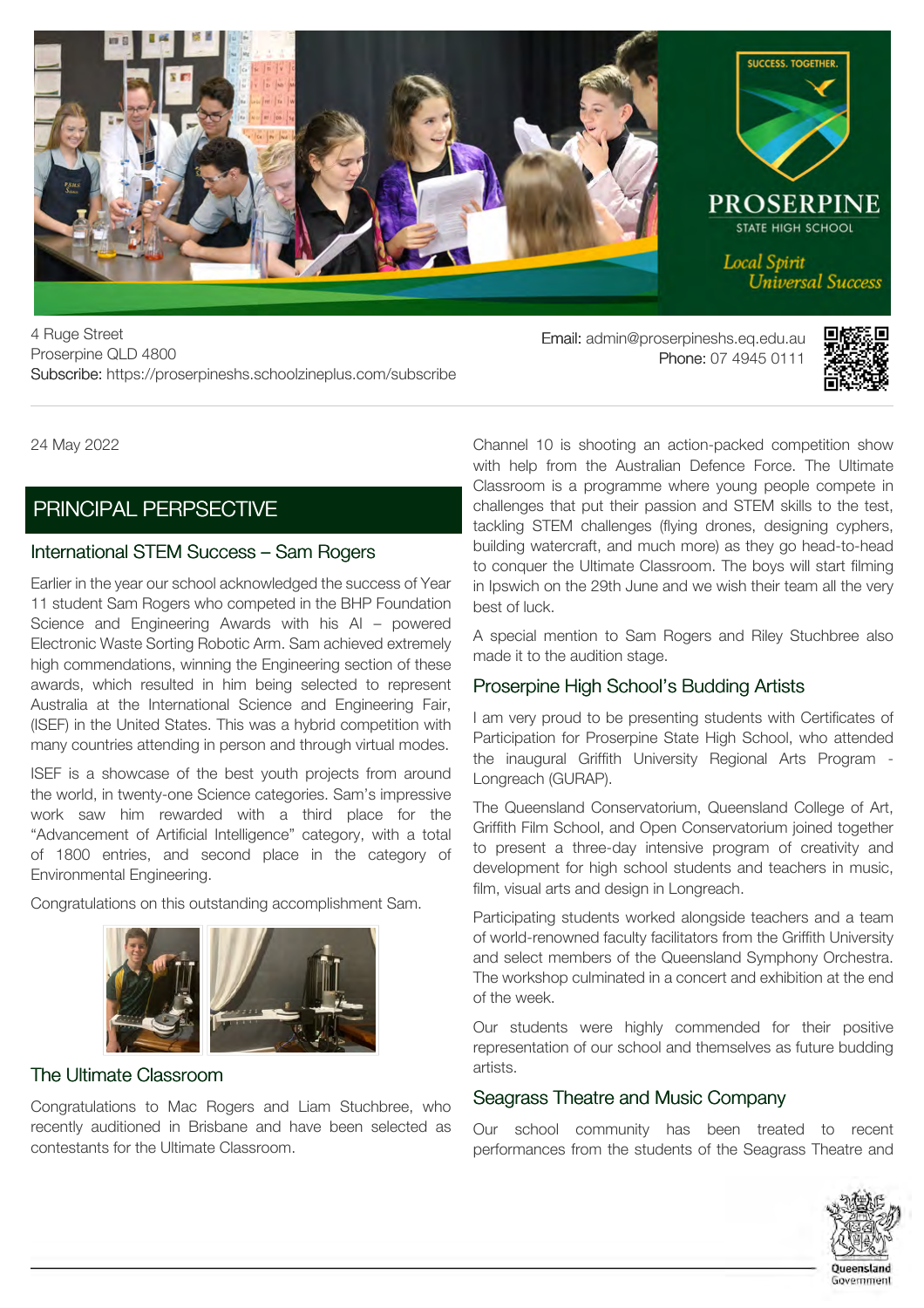Music Company, "Children of the Black Skirt" and "Songs of the Seals". This outstanding group of students continue to manage and produce full theatre shows at the highest quality. Not only are our students learning Arts and Theatre skills, but also strong leadership skills.

Our school is extremely proud of all members of the company across their various roles, their commitment and dedication to The Arts is impressive. Well done!

## Attendance - Making every day count

As a school community we have faced many challenges over recent times due to the COVID pandemic which has impacted our students in many ways. Although there continues to be justifiable reasons for student absences due to illness, attendance data indicates that there is an increasing number of unjustified absences occurring. A considerable number of students at our school are having their opportunities to perform to their potential adversely affected by parent-condoned absences. This is a major concern as it is well publicised that attendance is directly correlated to student academic success. If parents require support to address attendance concerns with their child then please contact the school as there are several staff who can assist.

What parents can do:

- Talk about the importance of showing up to school every day; make that the expectation. Regular attendance at school sets up good behaviours for regular attendance at work.
- Help your child maintain daily routines such as finishing homework and getting a good night's sleep. On average, teenagers need eight to nine hours sleep to be healthy and alert. You may also need to monitor their use of the internet, mobile phone and TV at night to ensure they are not staying up too late or being disturbed while sleeping.
- Try not to schedule hair, dental or medical appointments during school hours. Arrange family holidays during scheduled school holiday periods so that they are not missing out on classes and therefore will not have to struggle to make up for lost time.
- Don't let your child stay home unless they are genuinely unwell.
- If your child wants to stay home to finish an assignment, rather than letting them stay home, expect them to go to school – make attendance the number one priority.
- Access assessment and course planners. Use this to help your teenager plan their study so that they avoid working late the night before an assignment is due.



Mr Don McDermid Principal

 $D_{\alpha}$ 

## [PARENTS & CITIZENS' ASSOCIATION](https://proserpineshs.schoolzineplus.com/newsletter/article/1000?skin=1)

Dear Parents/Carers,

The P&C Association would like to thank you for responding to our survey regarding the dress code at the Year 12 Graduation Ceremony.

From the results, the students will remain able to wear smart casual, however we are also offering the opportunity for students to wear their full formal school uniform if they wish to do so. These details will be outlined as the dress requirements on the graduation invitations.

*Lisa MilneLisa Milne* President P&C Association

# [SPORTS SECTION](https://proserpineshs.schoolzineplus.com/newsletter/article/997?skin=1)

## School's Annual Fun Run

On Friday 6 May, students pounded the footpaths around Proserpine in the annual school Fun Run.

All students fronted up with a positive attitude and took on the 4km course as fast as they were capable. As students crossed the finish line they earned points towards the Cross Country Shield and House Cup. This year we saw a great level of participation with the vast majority of students running and/or walking the course to make a nice change from regular classes.



Congratulations to the following Age Champions:

| <b>YEAR</b>                      | <b>BOYS</b>          | <b>GIRLS</b>          |
|----------------------------------|----------------------|-----------------------|
| 13 years                         | Jai Dennison         | Adriana Hallworth     |
| 14 years                         | <b>Tyler Harth</b>   | Mitsuki Jaremus       |
| 15 years                         | Fyn Gunn             | Demi Vardanega        |
| 16 years                         | <b>Toby Anderson</b> | Matilda Dennison      |
| 17 years and Open Crispin Diesel |                      | Kimba-Lee<br>Simmonds |

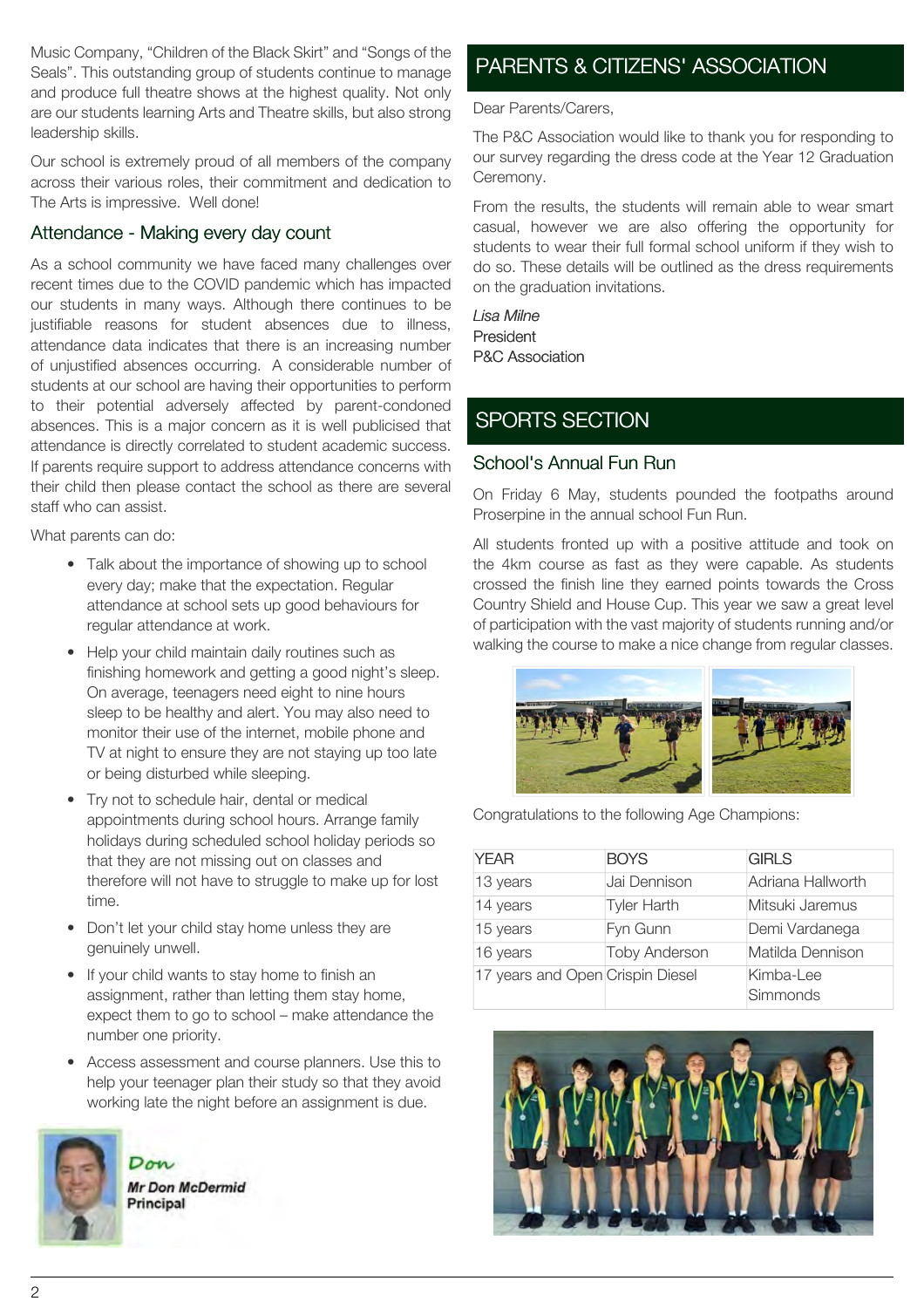Flinders won the overall points tally, followed by Kennedy, Oxley and Cook. Students who finished in the top 10 will race at Whitsunday Districts in Collinsville this week.





Ben Mr Ben Smith **Sports Co-ordinator** bsmit830@eq.edu.au

# [BEHAVIOUR & EFFORT EXCELLENCE](https://proserpineshs.schoolzineplus.com/newsletter/article/995?skin=1) [PROGRAM](https://proserpineshs.schoolzineplus.com/newsletter/article/995?skin=1)

Last week, the students in Years 7 to 9 were acknowledged for their positive approach to behaviour and industry according to their Term 1 reports.

Congratulations to all those Junior Secondary students who have received either a Gold, Silver or Bronze Behaviour & Effort Award for Term 1. This Junior Secondary Behaviour and Effort Incentive Program seeks to recognise and reward those students who consistently demonstrate a high standard of behaviour and effort within the classroom setting. Awards are determined by the ratings for effort and behaviour, given to students by their teachers, at the end of each term.

#### Year 7 Awardees

## Gold

Sophie Adams, Maali Bradley, Lexi Di Benedetto, Carys Ferguson, Tyler Gardiner, Peppa Geisel, Siarra Gilroy, Millie Groom, Addison Harch, Hayley Hauber Six, Sarah James, Meliha Lambie, Maddie Leadbeatter, Kobe Manley, Riley McAlister, Rivera Milliken, Jessie Morgan, Alessa Penglase-Fortunato, Liv Perfrement, Serenity Pini, Shylah Read, Cohen Springbett, Alexa Stuchbree, Eloise Venter, Zahra Venter, Josephine Watson, Jake Werner and Daphne Wood.



#### **Silver**

Savannah Broom, Mia Chapman, Adriana Hallworth, Ruby Henry, Chelsea Hetherington, Chelsea Howard, Brina

Kelly, Matthew Logan, William Marshall, Mia Matthews, Matilda Murphy, Indy Parr, Cooper Parry, Max Pomeroy, Isabelle Ryan, Summer Taylor, Lauren Tyler, Sienna Wells, Dihansa Wijethunga, Ebony Williams and Charli Young.

## **Bronze**

Emilia Adam, Paige Allan, Claudia Ansell, Isabelle Blackwell, Charlotte Blair, Alyssa Bottrell, Madelyn Bourke, Sienna Boycon, Ellizay Brett, Leeroy Butcher, Sabine Butler, Mia Chatfield, Sarah Chilton, Mia Clark, Matthew Coleman, Josephine Connell, Pania Corowa, Ryver Court, Kyan Cranston, Fletcher Deakes, Charlie Deering, Tegan Dench, Steven Dickenson, Kyila, Jorja Easton, Darcy Edmondson, Austin Edwards-Bland, Stirling Edwards-Bland, Jack Foti, Josie Glindemann, Eliza Harley, Noah Hayman, Finley Hepburn, Gavin Howe, Marley Johnson, Chloe Kaddatz, Shaun Kelly, Lilliana Knight, Anfissa Krasnov, Connor Lee, Alexus Lewis, Oliver Ludbrook, Ava MacIntyre, Jasmine Mackenzie, Jaylynn Matheson-Hone, Khloe Matheson-Hone, Isabelle McFie, Kai McLoughlin, Wesley McNicol, Prue Murtagh, Taine O'Dwyer, Jasmine Patullo, Isla Porter, Ky Porter, Drew Pothecary, Susannah Putland, Dylan Reynolds, Leila Robinson, Jack Rock, Tiahnna Rose, Chase Savor, Evie Sawdy, Tyla Sexton, Tyler Shanahan, Conner Simpson, Lily Smith, Nelia Smoothy, Riley Snow, Nheveya Stefani, Cameron Storey, May Thompson, Alby Turner, Sophie Vickers, Tomos Walker, Cooper Walton, Saxon Weeks, Alfie Wilson and Archie Yuskan.

## Year 8 Awardees

#### Gold

Daniel Addis, Aisling Barrett, Evan Beale, Erin Belbin, Abbey Benson, Avalon Black-Stone, Isaiah, Sam, Kade Harrison, Mitsuki Jaremus, Joshua King, James Madlangsakay, Ellie Parker, Maddi Raymant, Taylee Smith, Amber Standerwick, Bon Withyman, Danni Muller and Matthew Mendoza.



#### **Silver**

Saxon Angel, Gabby Beach, Jasmine Brain, Ruby Cran, Jai Dennison, Daniel Eades, Jayla Glindemann, Madyson Morris, Alexander Muller, Lucas O'Toole, Ethan Papas, Harrison Paroz, Tiare Saalfeld, Breanna Cairncross, Charli Young and Tomas Young.

## **Bronze**

Simone Andrews, Charlie Armitage, Justice Beattie, Lexie Berry, Beau Bolam, Abigayle Boyle, Megan Buckley, Grace Butler, Cody Carlson, Libby Crisp, Violet Curphey-Duke, Lucas Dunk, Jacey Geraghty, Sienna Gilbert, Callum Green, Lillian Kelly, Charlotte Lee, Jordyn Mackay, Warwick Marshall, Tyler Martin-Burton, Hayley Matthews, Jarrah Mau, Georgia Mayne, Lucas Moranino, Jack Morris, Ocea O'Brien, Freddie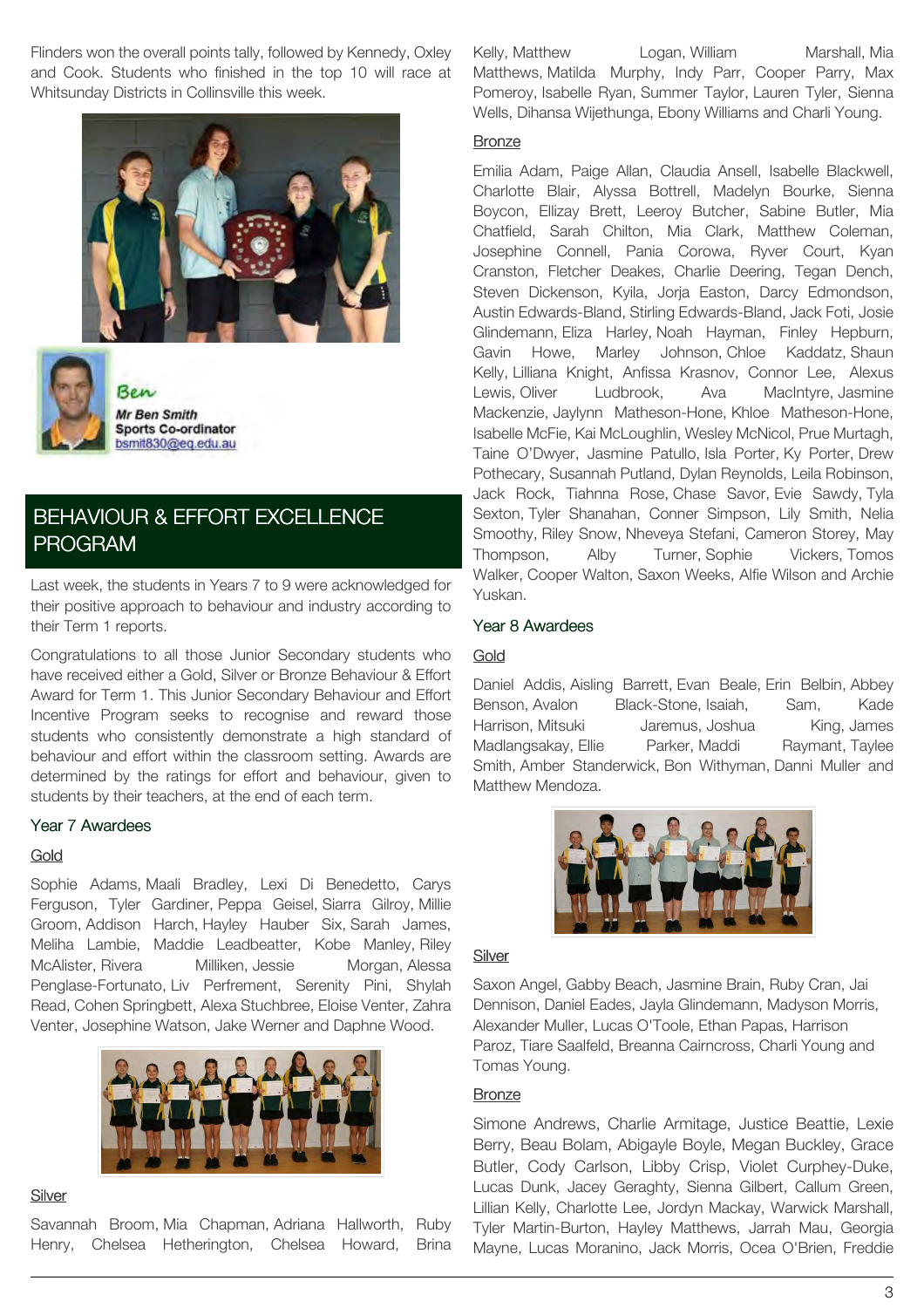Radford, Phoebe Raymant, Genevieve Rubio, Wiremu Tairaki, Ruby Tarver, Marcus Thomas, Dash Turner, Eve Wallis, Alexandra Watts, Noah Wiltshire-Conyers and Angel Woods.

## Year 9 Awardees

## Gold

Allegra Bradley, Arwen Edwards-Bland, Kari Galletly, Fyn Gunn, Ruhveer Kaur, Savannah Lamont, Ivy Thompson, Macy Werner and Georgia Whitton.



## **Silver**

Alanah Beattie, Tiana Bell, Lilly May Brown, Sophie Clayton, Ella Cram, Jessica Eckel, Karlie Elder, Chiara Foti, Lucas Gallagher, Abbie Green, Kate Hamilton, Lily Harvey, Ava Hayman, Hayden Hearn, Indiana Hill, Emmasyn Hoad, Bella Knight, Tayla Ludbrook, Belamey Poles, Hayden Simpson, Liv Stewart and Mia Vloedmans.

## **Bronze**

Navayah Archer, Eli Bailey, Danielle Bird, Lilly Butcher, Leo Courtie, Aaliyah Daniel, Zeke Flavel, Charlotte Fleming, Thalia Foster, Allysha Gillham, Zachary Gould, Summer Hagy, Kaia Heffernan, Hayden Hudak, Breeanna Jorgensen, Indi Leckie, Michaela Matsen, Rylan McDonald, Hollie Morris, Jemma Neil, Peter Simpson, Dean Thornton, Will Ventura, Mia Vique, Joshua Watson and Jacob Williams.



# [SENIOR SCHOOLING NEWS](https://proserpineshs.schoolzineplus.com/newsletter/article/992?skin=1)

## Industry News

## Scholarship Opportunities

Alliance Airlines is currently offering Aircraft Maintenance Scholarships to interested and motivated individuals to study Aircraft Maintenance Engineering at an Aviation Australia Campus in preparation to gain employment in the Aircraft Maintenance Industry.

Alliance Airlines' Mr James May, Base Manager of Rockhampton is hosting a Teams Meeting with interested students on Thursday, 26 May 2022 during the second lunch break to discuss the aviation industry and apprenticeship opportunities with Alliance Airlines.

If you would like to participate in this meeting with Mr James, please register your interest with either Miss Simpson or myself in B4.

## Employment Opportunities

There are many apprenticeship opportunities available within our community at the moment. If you are interested in any of these apprenticeships, please see either Miss Simpson or myself in B4:

- $2 \times$  full-time carpentry apprenticeships Years 10 12 (employer is willing to consider a school-based apprenticeship);
- 1 x full-time apprenticeship in Parks and Gardens -Certificate III in Parks and Gardens – Years 11 – 12);
- $2 \times$  full-time butcher apprenticeships Years 10 12 (employer is willing to consider a school-based apprenticeship);
- $2 \times$  full-time painter apprenticeships Year 12 must have a white card and licence is an advantage;
- $\bullet$  1 x full-time apprentice truck mechanic;
- School-Based Traineeship Certificate III in Business (Retail Frontline) – Years 10 – 11;
- 2023 Glencore Apprenticeship Program electrician, auto electrician, boilermaker, plant mechanic, mechanical fitter - Years 10 – 12;
- 2023 Abbot Point Operations Apprenticeship Program – (Fitting and Turning and Electrotechnology Electrician) – Years 11 - 12;
- 2023 Hastings Deering CAT Apprenticeship Program - auto electrician, diesel fitter, boilermaker, engine re-conditioner, mechanical fitter and electrical fitter mechanic – high voltage) – Years 11 – 12.

## Work Experience

It's that time of term where you should be considering if you would like to participate in the school's work experience program during the June/July school holidays. If you are interested, please collect a form from either Miss Simpson or myself in B4.



## Kelli.

Mrs Kelli McDonald **Acting Senior Schooling Officer** kmcdo302@eq.edu.au

# [AN UPDATE FROM THE COORDINATORS](https://proserpineshs.schoolzineplus.com/newsletter/article/1001?skin=1)

## Year 9 Leadership Camp

Unfortunately, due to not meeting the minimum numbers required, Year 9 Camp will not be running this year.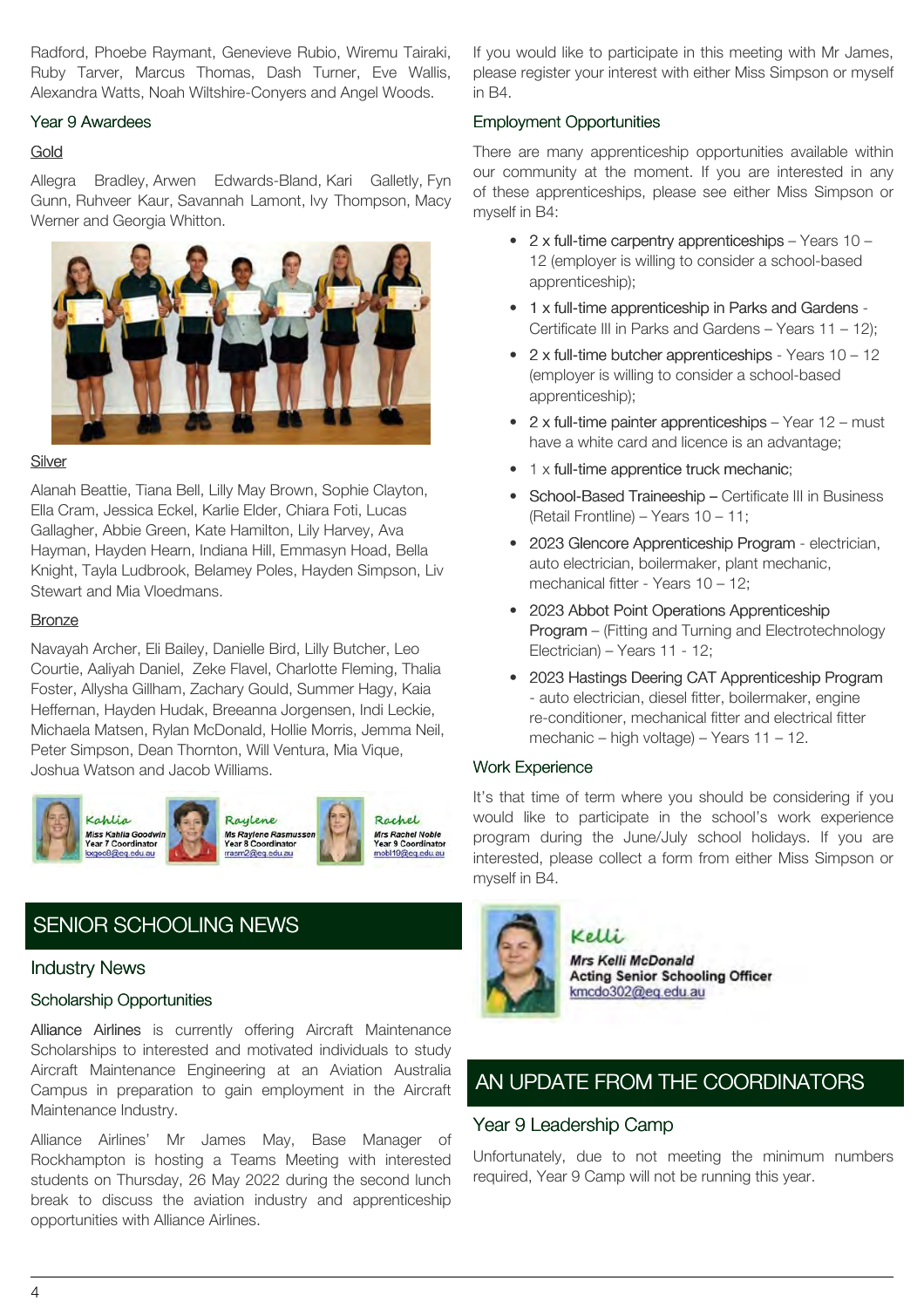

# [FACULTY NEWS](https://proserpineshs.schoolzineplus.com/newsletter/article/999?skin=1)

## The Arts

#### Seagrass Theatre and Music Company

In our second year of the Seagrass Theatre and Music Company, I am more impressed than ever with the leadership, commitment and skills of our students. A company such as this does not only focus on theatrical endeavours but instils valuable knowledge and skills that will enable our young people to shine in any company or organisation outside the school environment.

The plays that were selected for this season were both by famous Australian playwrights - Dorothy Hewitt and Angela Betzien. While each play differs in style they both have an important message for the audience. My congratulations to all the creative team for the hard work and dedication that went into the performances over the past three months. Students in the company learnt so much because it is a real- life project with high stakes. Apart from directing and acting the students are performing many tasks which involve: technical tasks of sound, lighting and digitisation with industry level equipment; management, communication, performance rights, finance, set building, set moving, costuming, make-up, liaison with primary schools and the community, advertising and promotion and front of house, seating and kiosk. I am extremely proud of all involved and would like to thank our sponsors, the Proserpine State High School P&C Association for their generous foundation donation and to ARB, Edge Dance Studio Whitsunday, Cartridge Universe Whitsunday and Aqua Dive Hire and Supplies for their sponsorship of this season of the company.





Jenny **Mrs Jenny Napier Head of Department The Arts** jnapi7@eq.edu.au

## [STUDENT SUPPORT SERVICES TEAM](https://proserpineshs.schoolzineplus.com/newsletter/article/990?skin=1)

## Health Matters

## School Exclusion Times Due to Illness

[https://proserpineshs.schoolzineplus.com/\\_file/media/4306/](https://proserpineshs.schoolzineplus.com/_file/media/4306/timeout_poster.pdf) timeout\_poster.pdf



## Karen

**Mrs Karen Dachs School Based Youth Health Nurse** Monday, Tuesday and alternating Wednesday from 8am to 4pm kdach1@eg.edu.au

## [GENERAL INFORMATION](https://proserpineshs.schoolzineplus.com/newsletter/article/993?skin=1)

## Breakfast Club

Proserpine State High School's Breakfast Club is for everyone and it's free!

Located outside C Block on Monday and Wednesday mornings.

Come and say hi, grab some fruit and toast and start your day off right!

## Aerosol Cans

Recently we have had a number of incidents involving students and the improper use of aerosol cans (body/deodrant spray), which have triggered asthma attacks and burning eyes. Aerosol cans of any description are banned in the school. If a student brings them to school, they will be confiscated.

## Lost Property

Students please check the lost property at the office and the Junior Secondary area as the stands are overflowing with jumpers/sweaters found lying around the school. There are also many other items such as lunchboxes, water bottles, school hats, sports shirts and shorts. See the office staff for any jewellery.

# [COMMUNITY NEWS](https://proserpineshs.schoolzineplus.com/newsletter/article/991?skin=1)

#### Service for Stirling Edwards-Bland

*The Edwards-Bland family are holding a "Celebration of Life" ceremony at the Whitsunday VMR on Sunday 29 May at 2.00pm.*

*Anyone who would like to pay their respects to Stirling and honour his life are welcome to attend.*